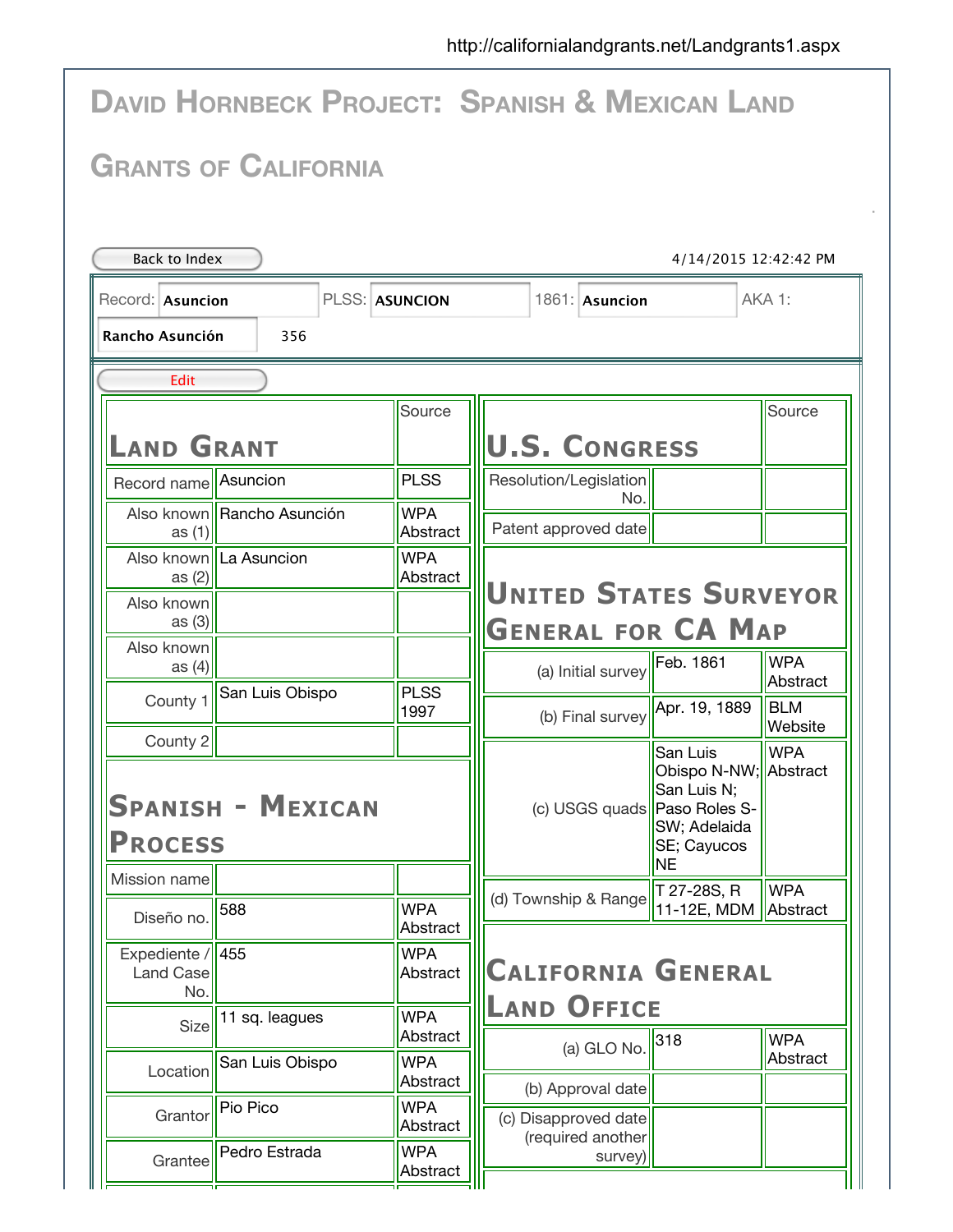| / Mission<br>founded                                                                   | Date granted Jun. 19, 1845                                    | <b>WPA</b>                         | Abstract <b>IIBUREAU OF LAND</b><br><b>MANAGEMENT DOCUMENTS</b> |                                              |                                                      |
|----------------------------------------------------------------------------------------|---------------------------------------------------------------|------------------------------------|-----------------------------------------------------------------|----------------------------------------------|------------------------------------------------------|
|                                                                                        | <b>U.S. PATENT PROCESS</b>                                    |                                    |                                                                 |                                              |                                                      |
| Claimant(s)                                                                            | Pedro Estrada                                                 | <b>WPA</b><br>Abstract             | (a) CDI Doc ID No.                                              | 1774391                                      | <b>BLM</b><br>Website -                              |
| filed                                                                                  | Date claim Feb. 12, 1853                                      | <b>WPA</b><br>Abstract             |                                                                 |                                              | <b>CDI</b><br><b>Details</b>                         |
| Size claimed                                                                           | 11 sq. leagues                                                | <b>WPA</b><br>Abstract             | (b) Land Patent<br><b>Details</b>                               |                                              |                                                      |
| Acreage                                                                                | 39,244.81 acres                                               | <b>WPA</b><br>Abstract             | i) Accession / BLM<br>Serial No.                                | CACAAA<br>102029                             | <b>BLM</b><br>Website -<br>Land<br>Patent<br>Details |
| Patent date                                                                            | Mar. 22, 1866                                                 | <b>WPA</b><br>Abstract             |                                                                 |                                              |                                                      |
| Patentee(s)                                                                            | Pedro Estrada                                                 | <b>WPA</b><br>Abstract             | ii) Patent issuance                                             | Mar. 22, 1866                                | <b>BLM</b><br>Website -                              |
| County                                                                                 | San Luis Obispo                                               | <b>WPA</b><br>Abstract             | date                                                            |                                              | Land<br>Patent<br><b>Details</b>                     |
| County -<br>Book of<br>Patent No.                                                      | Vol. A, pp. 35-41                                             | <b>WPA</b><br>Abstract             |                                                                 | 39,224.81                                    | <b>BLM</b><br>Website -                              |
| County - Map<br>Page No.                                                               |                                                               |                                    | iii) Total acres                                                |                                              | Land<br>Patent<br><b>Details</b>                     |
| County - APN                                                                           |                                                               |                                    |                                                                 |                                              |                                                      |
| No.                                                                                    |                                                               |                                    | (c) Private Land Claim<br>Transcript                            | Handwritten -<br>11 pages,<br>Mar. 22, 1866  | <b>BLM</b><br>Website -<br>Patents                   |
| (a)                                                                                    | <b>BOARD OF LAND</b><br><b>COMMISSIONERS</b><br>Jan. 24, 1854 | <b>WPA</b>                         | <b>CALIFORNIA STATE LAND</b><br><b>OFFICE</b>                   |                                              |                                                      |
| Confirmation<br>date<br>(b) Rejected<br>date<br>(c) Land $ 318$<br>Office / GLO<br>No. |                                                               | Abstract<br><b>WPA</b><br>Abstract | (a) Watercourse                                                 | Salinas River,<br>Arroyo<br><b>Boscadero</b> | Land<br>Made by<br>Spanish-<br>Mexican<br>Report     |
| survey                                                                                 | (d) Initial Feb. 1861                                         | <b>WPA</b><br>Abstract             | (b) Township & Range MDM                                        | T27-28S,<br>R10-12E,<br>T29S, R12E;          | Land<br>Made by<br>Spanish-                          |
|                                                                                        | <b>U.S. DISTRICT COURT</b>                                    |                                    |                                                                 |                                              | Mexican                                              |
| (a)<br>Confirmation<br>date                                                            | Jan. 25, 1856                                                 | <b>WPA</b><br>Abstract             |                                                                 |                                              | Report                                               |
| (b) Dismissed<br>date                                                                  |                                                               |                                    | <b>ADDITIONAL DATA</b><br>Additional Data 1                     |                                              | Grants of<br>Authorities<br>Grants of<br>Authorities |